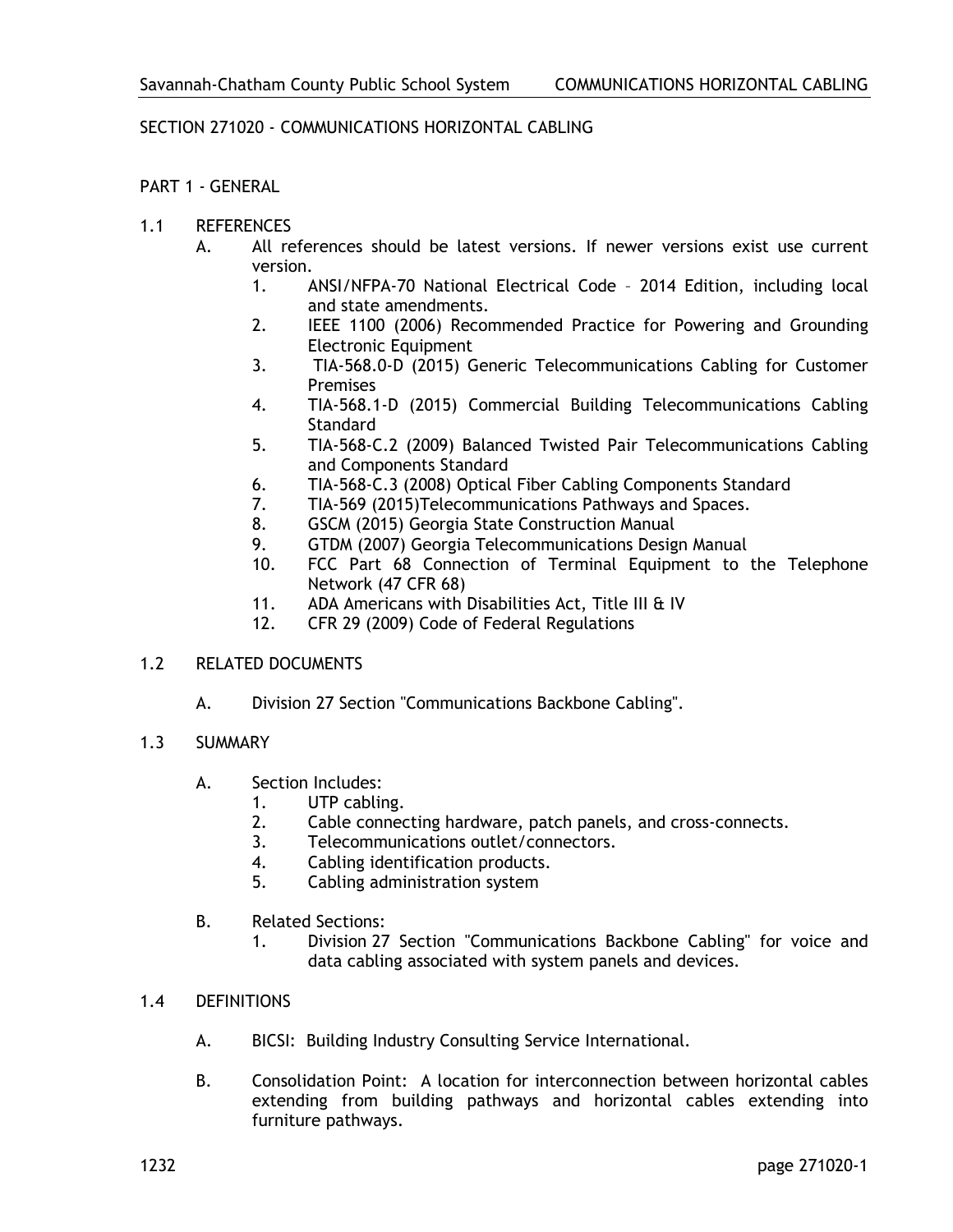- C. Cross-Connect: A facility enabling the termination of cable elements and their interconnection or cross-connection.
- D. EMI: Electromagnetic interference.
- E. IDC: Insulation displacement connector.
- F. LAN: Local area network.
- G. Outlet/Connectors: A connecting device in the work area on which horizontal cable or outlet cable terminates.
- H. RCDD: Registered Communications Distribution Designer.
- I. Basket Tray: A type of cable tray made of a rigid structure for housing and protecting cables and conductors with a welded steel wire mesh. Basket tray is not recommended for use inside telecommunications rooms.
- J. Ladder Tray: A type of cable tray made of a rigid structure for housing and protecting cables and conductors with two side rails connected by individual transverse members.

## 1.5 HORIZONTAL CABLING DESCRIPTION

- A. Horizontal cable and its connecting hardware provide the means of transporting signals between the telecommunications outlet/connector and the horizontal cross-connect located in the communications equipment room. This cabling and its connecting hardware are called "permanent link," a term that is used in the testing protocols.
	- 1. TIA-568.1-D requires that a minimum of two telecommunications outlet/connectors be installed for each work area unless noted otherwise on the drawings.
	- 2. Horizontal cabling shall contain no more than one transition point or consolidation point between the horizontal cross-connect and the telecommunications outlet/connector.
	- 3. Bridged taps and splices shall not be installed in the horizontal cabling.

#### 1.6 PERFORMANCE REQUIREMENTS

A. General Performance: Horizontal cabling system shall comply with transmission standards in TIA-568.1-D, when tested according to test procedures of this standard.

## 1.7 ACTION SUBMITTALS

- A. Product Data: Provide shop drawings for each type of product indicated.
- B. Shop Drawings:
	- 1. System Labeling Schedules: Electronic copy of labeling schedules, in software and format selected by Owner.
	- 2. System Labeling Schedules: Electronic copy of labeling schedules that are part of the cabling and asset identification system of the software.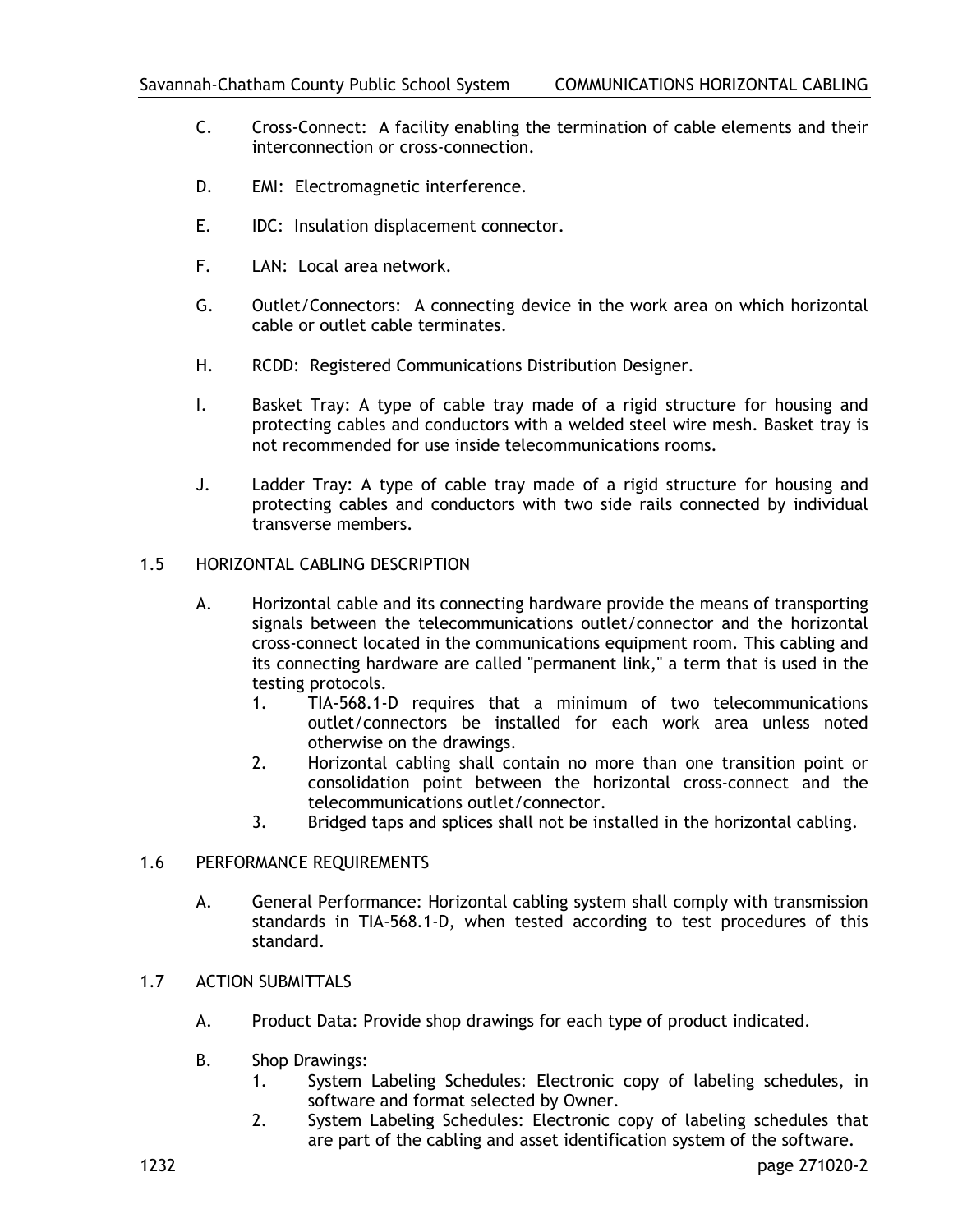- 3. Cabling administration drawings and printouts.
- 4. Wiring diagrams to show typical wiring schematics, including the following:
	- a. Cross-connects.
	- b. Patch panels.
	- c. Patch cords.
- 5. Cross-connects and patch panels. Detail mounting assemblies, and show elevations and physical relationship between the installed components.

#### 1.8 INFORMATIONAL SUBMITTALS

- A. Qualification Data: For qualified layout technician, installation supervisor, and field inspector.
- 1.9 QUALITY ASSURANCE
	- A. Installer Qualifications: Cabling Installer must have personnel certified by BICSI on staff.
		- 1. Layout Responsibility: Preparation of Shop Drawings and Cabling Administration Drawings, Cabling Administration Drawings, and field testing program development by an RCDD.
		- 2. Installation Supervision: Installation shall be under the direct supervision of RCDD, who shall be present at all times when Work of this Section is performed at Project site.
	- B. Electrical Components, Devices, and Accessories: Listed and labeled as defined in NFPA 70, by a qualified testing agency, and marked for intended location and application.
	- C. Grounding: Comply with ANSI-J-STD-607-A.

#### 1.10 DELIVERY, STORAGE, AND HANDLING

A. Test cables upon receipt at Project site. Test each pair of UTP cable for open and short circuits.

#### PART 2 - PRODUCTS

- 2.1 UTP CABLE
	- A. Manufacturers:
		- 1. General Cable Technologies Corporation; GenSPEED6.<br>2. Berk-Tek: a Nexans company. LANmark-6
		- 2. Berk-Tek; a Nexans company. LANmark-6
		- 3. SYSTIMAX Solutions; a CommScope, Inc. brand. 2071
	- B. Description: 100-ohm, 4-pair UTP, covered with a thermoplastic jacket.
		- 1. Listed and labeled by an NRTL acceptable to authorities having jurisdiction as complying with UL 444 and NFPA 70 for the following types:
			- a. Communications, Plenum Rated: Type CMP or MPP, complying with NFPA 262.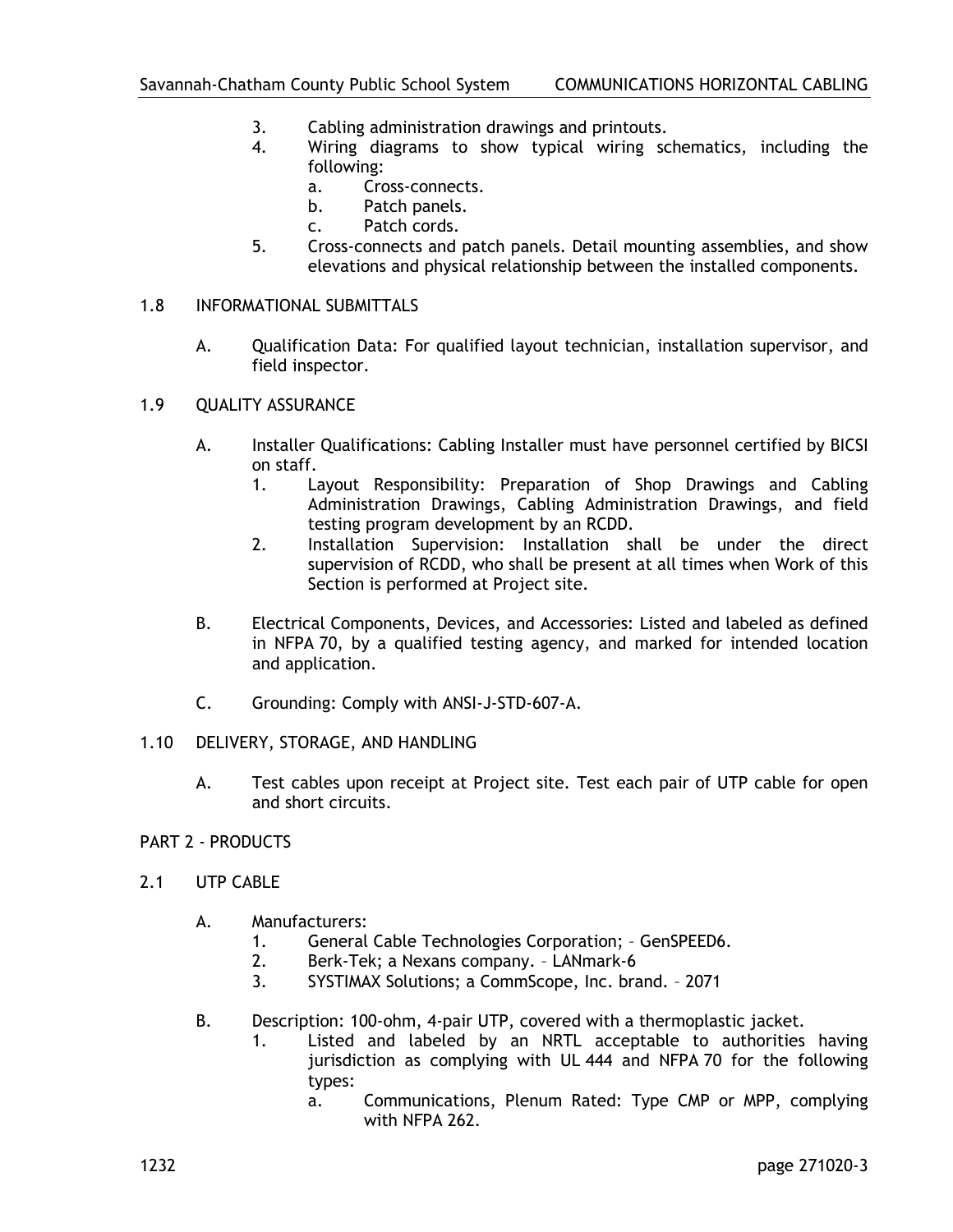b. Outdoor rated for cables that route below the slab. These conduits must home run back to the communications room.

## 2.2 UTP CABLE HARDWARE

- A. Manufacturers:
	- 1. Panduit Corp.
	- 2. SYSTIMAX
	- 3. Ortronics
- B. General Requirements for Cable Connecting Hardware: Cables shall be terminated with connecting hardware of same category or higher.
- C. Patch Panel: 48-port patch panels housing multiple-numbered jack units with IDC-type connectors at each jack for permanent termination of pair groups of installed cables.
- D. Jacks and Jack Assemblies: Modular, color-coded, eight-position modular receptacle units.
- E. Patch Cords: Factory-made, four-pair cables in 36-inch lengths; terminated with eight-position modular plug at each end.
	- 1. Patch cords shall have bend-relief-compliant boots and color-coded icons to ensure Category 6 performance. Patch cords shall have latch guards to protect against snagging.
	- 2. Patch cords shall have color-coded boots for circuit identification. Reference Savannah Chatham County School System Technology Design Guidelines for color coding and lengths.

# 2.3 TELECOMMUNICATIONS OUTLET/CONNECTORS

- A. Jacks: 100-ohm, balanced, twisted-pair connector; four-pair, eight-position modular.
- B. Workstation Outlets: Six-port-connector assemblies mounted in single faceplate.
	- 1. Coordinate faceplate type and color with architect's design
	- 2. For use with snap-in jacks accommodating any combination of UTP work area cords.
	- 3. Legend: Snap-in, clear-label covers and machine-printed paper inserts.

# 2.4 GROUNDING

- A. Comply with requirements in Division 26 Section "Grounding and Bonding for Electrical Systems" for grounding conductors and connectors.
- B. Comply with ANSI-J-STD-607-A.
- 2.5 IDENTIFICATION PRODUCTS
	- A. Comply with TIA-606-A and UL 969 for a system of labeling materials, including label stocks, laminating adhesives, and inks used by label printers.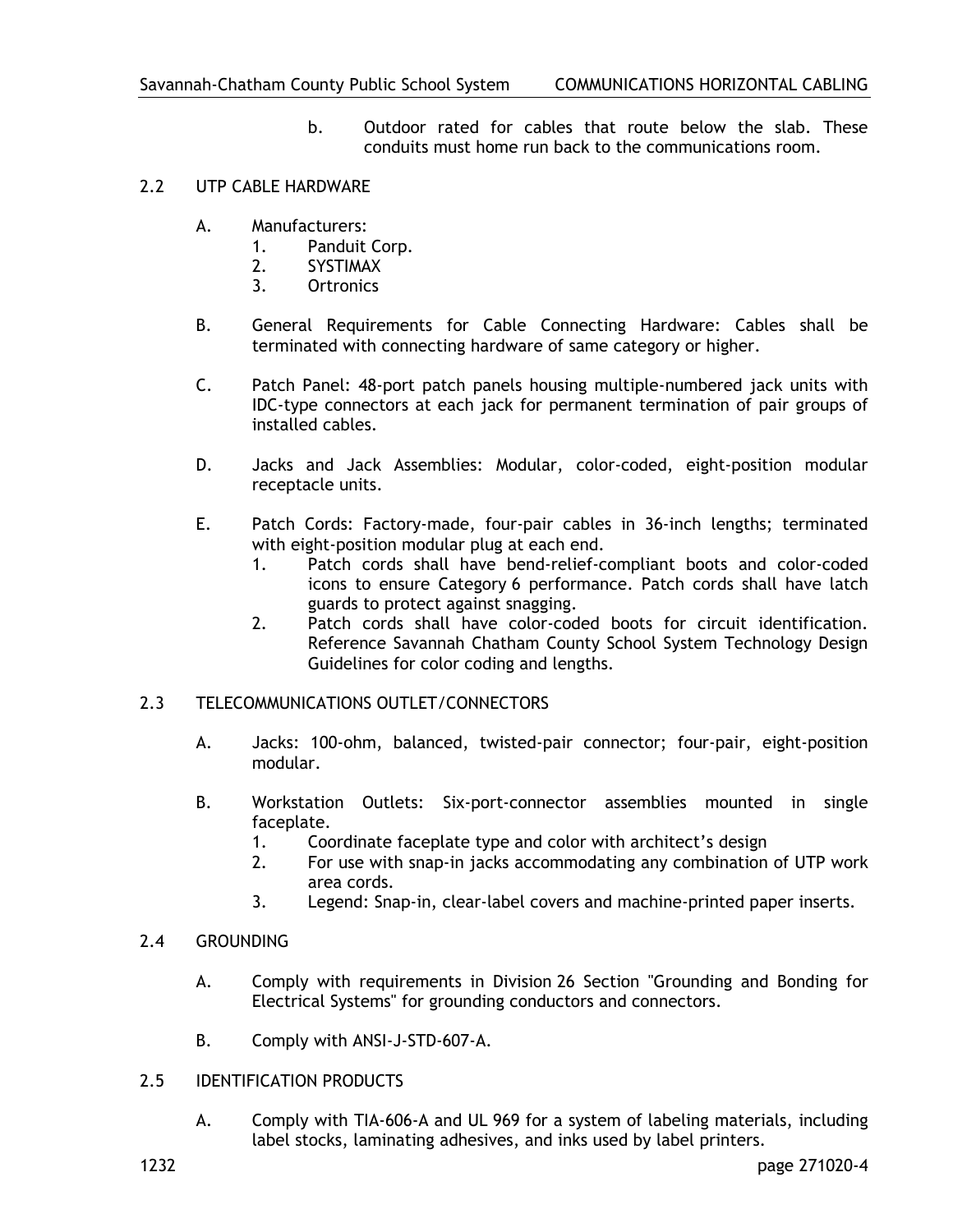- B. Comply with requirements in Division 26 Section "Identification for Electrical Systems."
- 2.6 SOURCE QUALITY CONTROL
	- A. Testing Agency: Engage a qualified testing agency to evaluate cables.
		- 1. Factory test UTP cables on reels according to TIA-568.1-D.
		- 2. Factory test UTP cables according to TIA-568.1-D.
		- 3. Cable will be considered defective if it does not pass tests and inspections.
		- 4. Prepare test and inspection reports.
- 2.7 Warranty: Contractor shall provide a 15 year manufacturer and performance warranty. The equipment items shall be supported by service organizations which are reasonably convenient to the equipment installation in order to render satisfactory service to the equipment on a regular and emergency basis during the warranty period of the contract.

## PART 3 - EXECUTION

- 3.1 WIRING METHODS
	- A. Wiring Method: Install cables in raceways and cable trays except within consoles, cabinets, desks, and counters. Conceal raceway and cables except in unfinished spaces.
		- 1. Install plenum cable in environmental air spaces, including plenum ceilings.
		- 2. Comply with requirements for raceways and boxes specified in Division 26 Section "Raceway and Boxes for Electrical Systems."
		- 3. Install outdoor rated cable for cables that route below the slab.
	- B. Wiring within Enclosures: Bundle, lace, and train cables to terminal points with no excess and without exceeding manufacturer's limitations on bending radii. Provide and use lacing bars and distribution spools.

# 3.2 INSTALLATION OF CABLES

- A. Comply with NECA 1.
- B. General Requirements for Cabling:
	- 1. Comply with TIA-568.1-D.<br>2. Comply with BICSLITSIM.
	- 2. Comply with BICSI ITSIM, Ch. 6, "Cable Termination Practices."
	- 3. Terminate conductors; no cable shall contain unterminated elements. Make terminations only at indicated outlets, terminals, cross-connects, and patch panels.
	- 4. Cables may not be spliced. Secure and support cables at intervals not exceeding 60 inches and not more than 6 inches from cabinets, boxes, fittings, outlets, racks, frames, and terminals.
	- 5. Install lacing bars to restrain cables, to prevent straining connections, and to prevent bending cables to smaller radii than minimums recommended by manufacturer.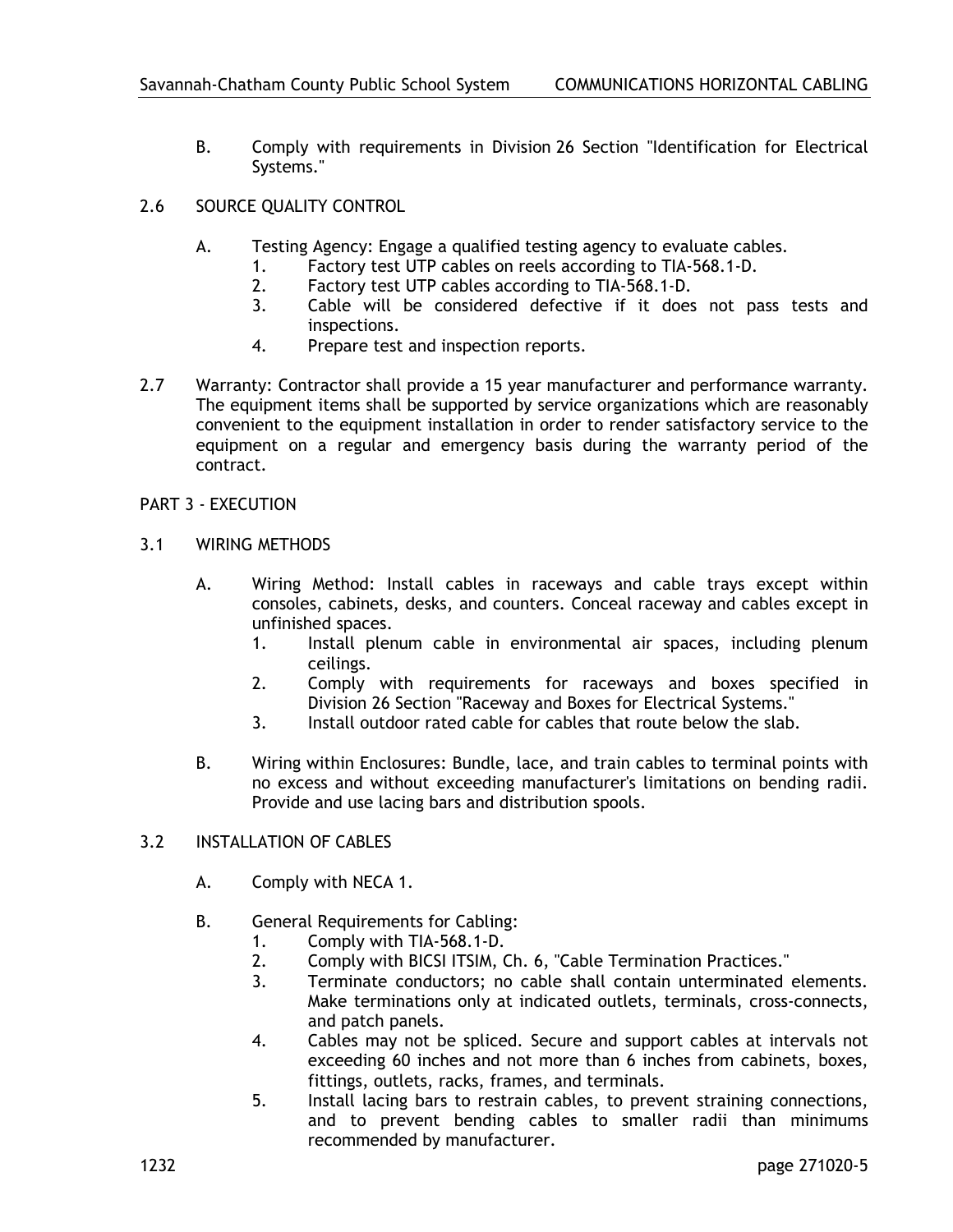- 6. Bundle, lace, and train conductors to terminal points without exceeding manufacturer's limitations on bending radii, but not less than radii specified in BICSI ITSIM, "Cabling Termination Practices" Chapter. Install lacing bars and distribution spools.
- 7. Do not install bruised, kinked, scored, deformed, or abraded cable. Do not splice cable between termination, tap, or junction points. Remove and discard cable if damaged during installation and replace it with new cable.
- 8. Cold-Weather Installation: Bring cable to room temperature before dereeling. Heat lamps shall not be used for heating.
- 9. In the communications equipment room, install a 10-foot- long service loop on each end of cable.
- C. Pulling Cable: Comply with BICSI ITSIM, Ch. 4, "Pulling Cable." Monitor cable pull tensions.
- D. UTP Cable Installation:
	- 1. Comply with TIA-568.1-D.
	- 2. Do not untwist UTP cables more than 1/2 inch from the point of termination to maintain cable geometry.
- E. Open-Cable Installation:
	- 1. Install cabling with horizontal and vertical cable guides in telecommunications spaces with terminating hardware and interconnection equipment.
	- 2. Suspend UTP cable not in a wireway or pathway a minimum of 8 inches above ceilings by cable supports not more than 60 inches apart.
	- 3. Cable shall not be run through structural members or in contact with pipes, ducts, or other potentially damaging items.
- F. Group connecting hardware for cables into separate logical fields.
- G. Separation from EMI Sources:
	- 1. Comply with BICSI TDMM and TIA-569 for separating unshielded copper voice and data communication cable from potential EMI sources, including electrical power lines and equipment.
	- 2. Separation between open communications cables or cables in nonmetallic raceways and unshielded power conductors and electrical equipment shall be as follows:
		- a. Electrical Equipment Rating Less Than 2 kVA: A minimum of 5 inches.
		- b. Electrical Equipment Rating between 2 and 5 kVA: A minimum of 12 inches.
		- c. Electrical Equipment Rating More Than 5 kVA: A minimum of 24 inches.
	- 3. Separation between communications cables in grounded metallic raceways and unshielded power lines or electrical equipment shall be as follows:
		- a. Electrical Equipment Rating Less Than 2 kVA: A minimum of 2- 1/2 inches.
		- b. Electrical Equipment Rating between 2 and 5 kVA: A minimum of 6 inches.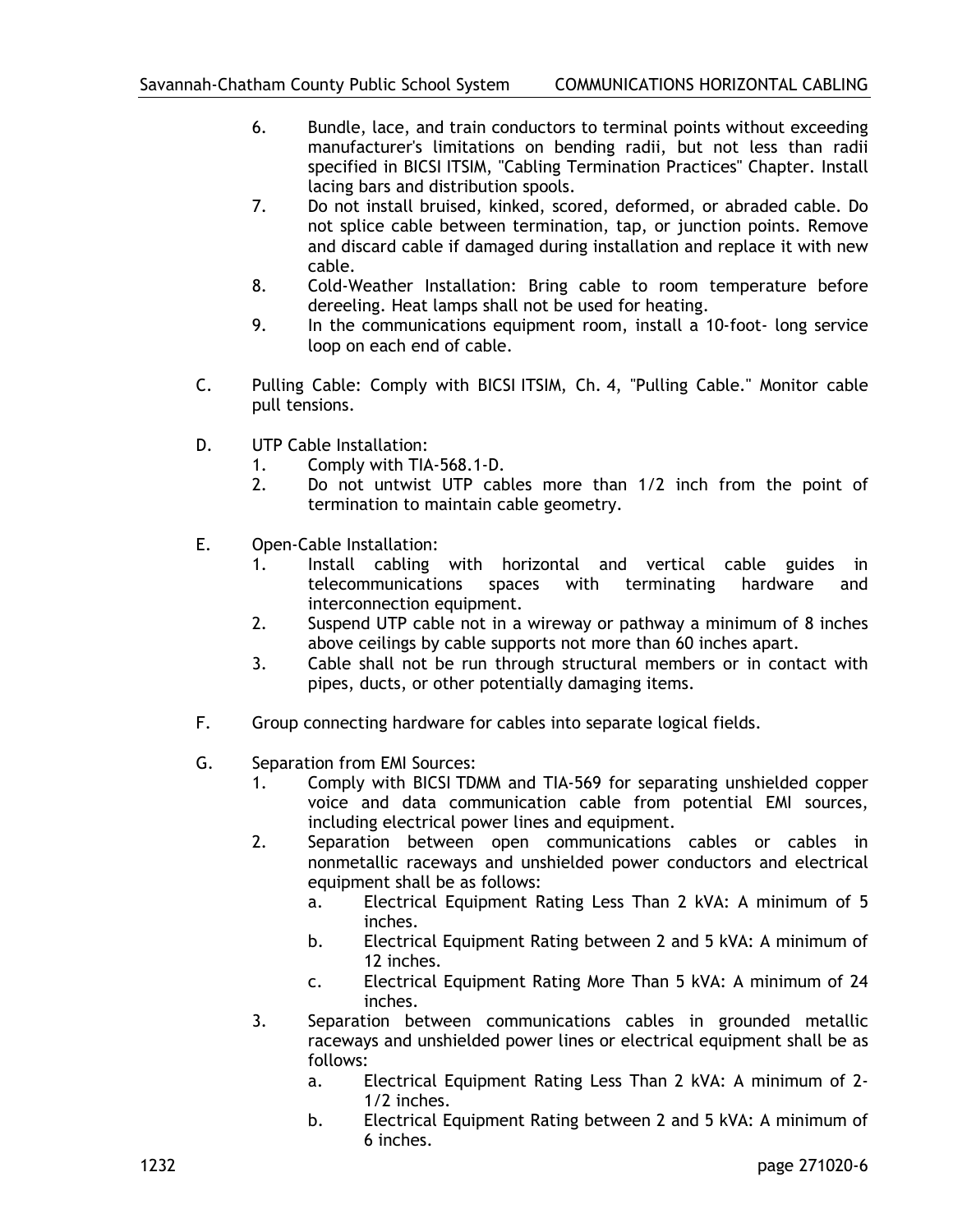- c. Electrical Equipment Rating More Than 5 kVA: A minimum of 12 inches.
- 4. Separation between communications cables in grounded metallic raceways and power lines and electrical equipment located in grounded metallic conduits or enclosures shall be as follows:
	- a. Electrical Equipment Rating Less Than 2 kVA: No requirement.
	- b. Electrical Equipment Rating between 2 and 5 kVA: A minimum of 3 inches.
	- c. Electrical Equipment Rating More Than 5 kVA: A minimum of 6 inches.
- 5. Separation between Communications Cables and Electrical Motors and Transformers, 5 kVA or HP and Larger: A minimum of 48 inches.
- 6. Separation between Communications Cables and Fluorescent Fixtures: A minimum of 5 inches.
- 3.3 FIRESTOPPING
	- A. Contractor must fire stop the inside of the pipes that they use. The exterior of the pipes will be fire stopped by the electrical contractor.
- 3.4 GROUNDING
	- A. Install grounding according to BICSI TDMM, "Grounding, Bonding, and Electrical Protection" Chapter.
	- B. Comply with ANSI-J-STD-607-A.
	- C. Locate grounding bus bar to minimize the length of bonding conductors. Fasten to wall allowing at least 2-inch clearance behind the grounding bus bar. Connect grounding bus bar with a minimum No. 4 AWG grounding electrode conductor from grounding bus bar to suitable electrical building ground.
	- D. Bond metallic equipment to the grounding bus bar, using not smaller than No. 6 AWG equipment grounding conductor.
	- E. The No.4 AWG to the communicator room will be provided by the electrical contractor
	- F. The cabling contractor must provide a ground bar in each communication room.
- 3.5 IDENTIFICATION
	- A. Cabling Administration Drawings: Show building floor plans with cabling administration-point labeling. Identify labeling convention and show labels for telecommunications closets, backbone pathways and cables, entrance pathways and cables, terminal hardware and positions, horizontal cables, work areas and workstation terminal positions, grounding buses and pathways, and equipment grounding conductors. Follow convention of TIA-606-A. Furnish electronic record of all drawings, in software and format selected by Owner.
	- B. Cable and Wire Identification: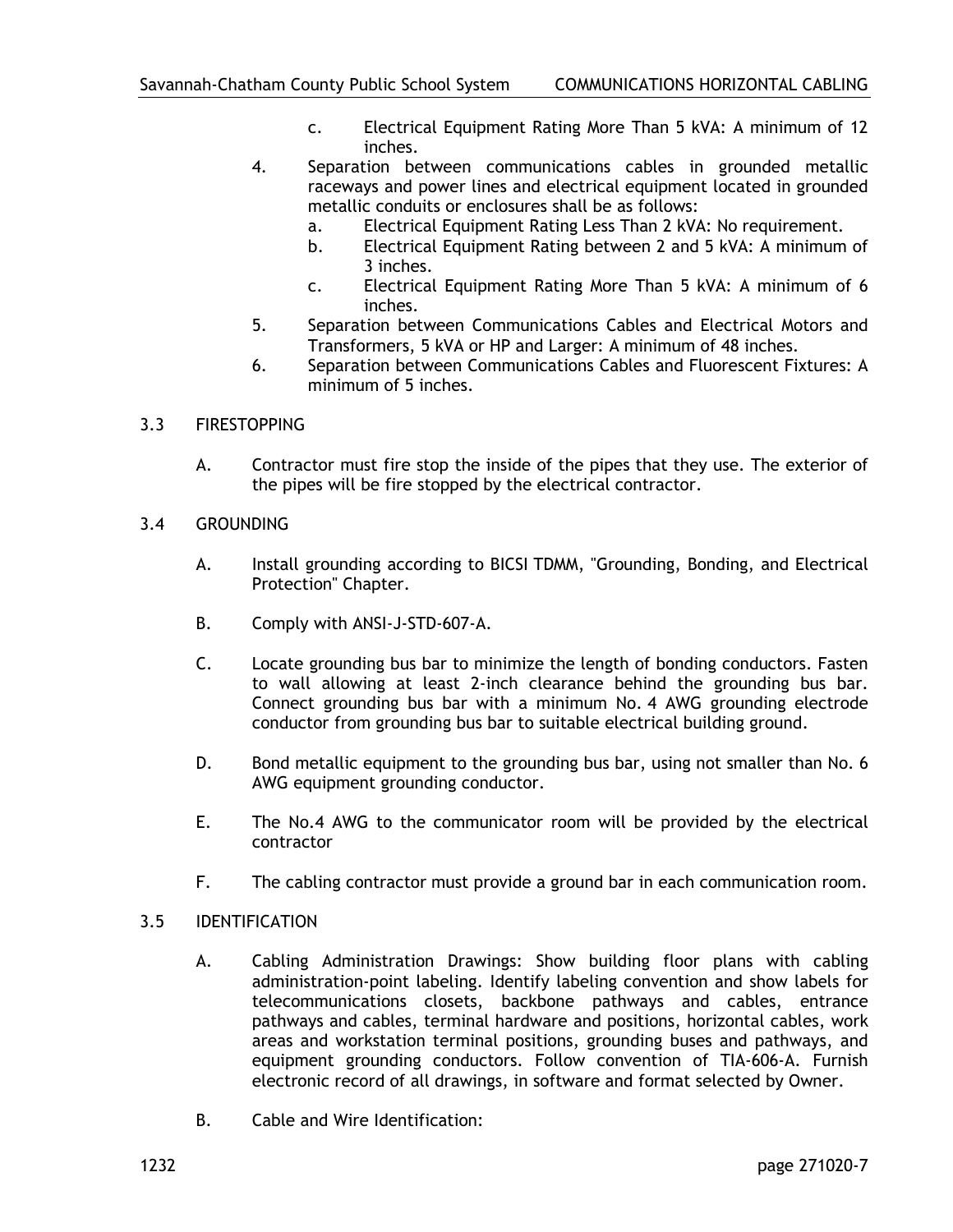- 1. Label each cable within 4 inches of each termination and tap, where it is accessible in a cabinet or junction or outlet box, and elsewhere as indicated.
- 2. Each wire connected to building-mounted devices is not required to be numbered at device if color of wire is consistent with associated wire connected and numbered within panel or cabinet.
- 3. Label each terminal strip and screw terminal in each cabinet, rack, or panel.
- 4. Individually number wiring conductors connected to terminal strips, and identify each cable or wiring group being extended from a panel or cabinet to a building-mounted device shall be identified with name and number of particular device as shown.
- 5. Label each unit and field within distribution racks and frames.
- C. Labels shall be preprinted or computer-printed type with printing area and font color that contrasts with cable jacket color but still complies with requirements in TIA-606-A.
	- 1. Cables use flexible vinyl or polyester that flex as cables are bent.

# 3.6 FIELD QUALITY CONTROL

- A. Tests and Inspections:
	- 1. Visually inspect UTP cable jacket materials for NRTL certification markings. Inspect cabling terminations in communications equipment rooms for compliance with color-coding for pin assignments, and inspect cabling connections for compliance with TIA-568.1-D.
	- 2. Visually confirm Category 6, marking of outlets, cover plates, outlet/connectors, and patch panels.
	- 3. Visually inspect cable placement, cable termination, grounding and bonding, equipment and patch cords, and labeling of all components.
	- 4. Test UTP backbone copper cabling for DC loop resistance, shorts, opens, intermittent faults, and polarity between conductors. Test operation of shorting bars in connection blocks. Test cables after termination but not cross-connection.
	- 5. UTP Performance Tests:
		- a. Test for each outlet with a level 3 cable analyzer.
			- - 1). Wire map.<br>2). Length (ph Length (physical vs. electrical, and length requirements).
				- 3). Insertion loss.
				- 4). Near-end crosstalk (NEXT) loss.
				- 5). Power sum near-end crosstalk (PSNEXT) loss.
				- 6). Equal-level far-end crosstalk (ELFEXT).
				- 7). Power sum equal-level far-end crosstalk (PSELFEXT).
				- 8). Return loss.
				- 9). Propagation delay.
				- 10). Delay skew.
- B. Document data for each measurement. Data for submittals shall be printed in a summary report. An electronic copy shall be provided.
- C. Prepare test and inspection reports.